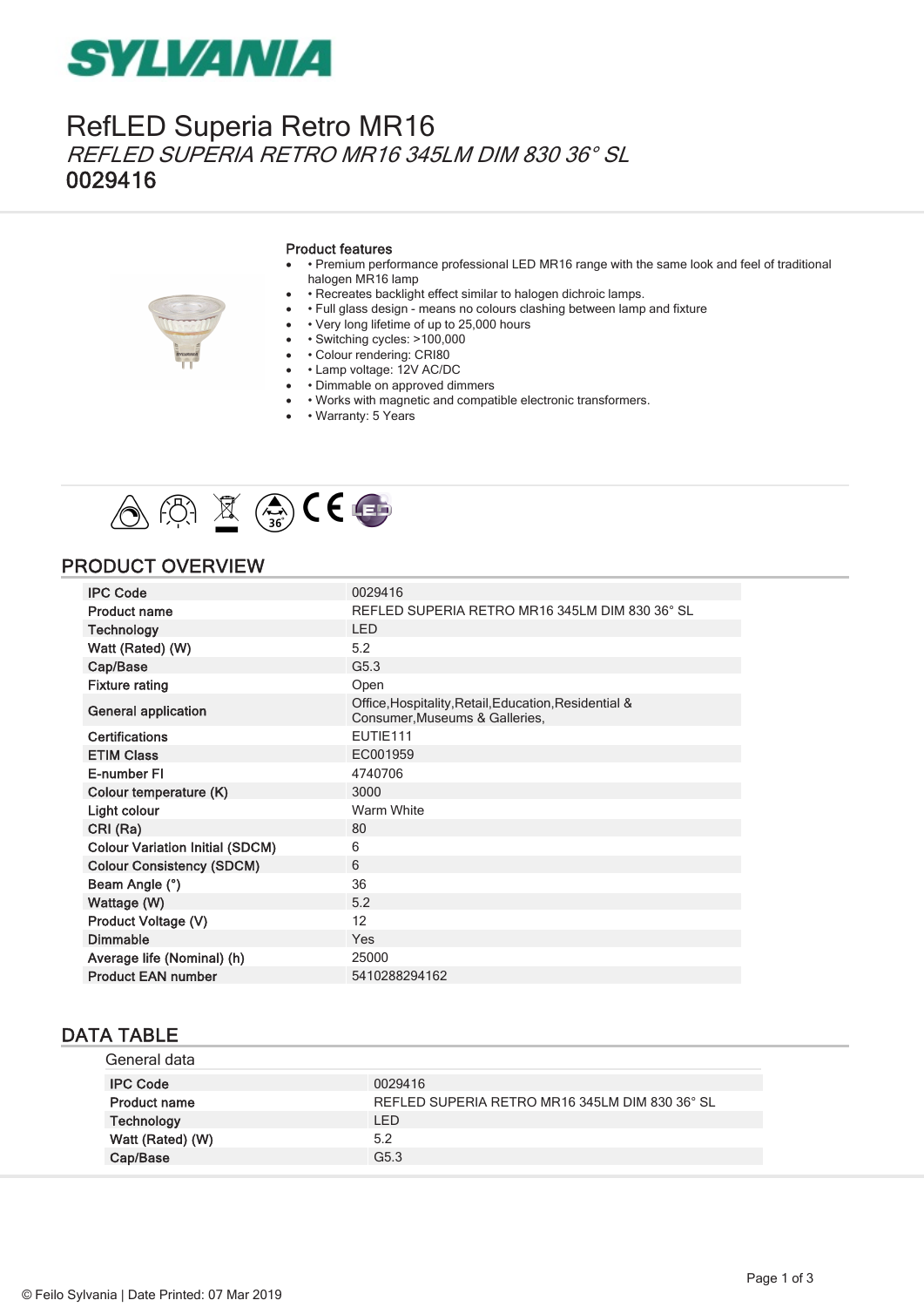## **SYLVANIA**

## RefLED Superia Retro MR16 REFLED SUPERIA RETRO MR16 345LM DIM 830 36° SL 0029416

| <b>Fixture rating</b>                                | Open                                                                                    |
|------------------------------------------------------|-----------------------------------------------------------------------------------------|
| <b>General application</b>                           | Office, Hospitality, Retail, Education, Residential &<br>Consumer, Museums & Galleries, |
| Operating temperature rated (°C)                     | 25                                                                                      |
| <b>Certifications</b>                                | EUTIE111                                                                                |
| <b>ETIM Class</b>                                    | EC001959                                                                                |
| E-number FI                                          | 4740706                                                                                 |
| Optical data                                         |                                                                                         |
| Rated Luminous Flux Useful (Im)                      | 345                                                                                     |
| Colour temperature (K)                               | 3000                                                                                    |
| Light colour                                         | <b>Warm White</b>                                                                       |
| CRI (Ra)                                             | 80                                                                                      |
| <b>Colour Variation Initial (SDCM)</b>               | 6                                                                                       |
| <b>Colour Consistency (SDCM)</b>                     | 6                                                                                       |
| Beam Angle (°)                                       | 36                                                                                      |
| Beam angle (Rated) (°)                               | 36                                                                                      |
| Electrical data                                      |                                                                                         |
| Wattage (W)                                          | 5.2                                                                                     |
| Starting time (max) (s)                              | 0.5                                                                                     |
| Warm-up time to 60% of full light (max)<br>(s)       | 2                                                                                       |
| Product Voltage (V)                                  | 12                                                                                      |
| Lamp power factor                                    | 0.9                                                                                     |
| No. Of switching cycles before premature<br>failures | 100000                                                                                  |
| <b>Dimmable</b>                                      | Yes                                                                                     |
| Lamp Energy Label (class)                            | $A+$                                                                                    |
| kWh per 1000 hours burning time                      | 6                                                                                       |
| <b>Nominal Frequency (Hz)</b>                        | DC/50/60/HF                                                                             |
| Lifetime data                                        |                                                                                         |
| Average life (Nominal) (h)                           | 25000                                                                                   |
| Average life (Rated) (h)                             | 25000                                                                                   |
|                                                      |                                                                                         |
| Physical data                                        |                                                                                         |
| <b>Nominal Product Length (mm)</b>                   | 44                                                                                      |
| <b>Nominal Product Diameter (mm)</b>                 | 50                                                                                      |
| Weight (kg)                                          | 0.045                                                                                   |
| Packaging                                            |                                                                                         |
| Single packaging type                                | Carton                                                                                  |
| <b>Product EAN number</b>                            | 5410288294162                                                                           |
| Packaging single length / height (cm)                | 5.5                                                                                     |
| Packaging single width (cm)                          | 5.0                                                                                     |
| Packaging single depth (cm)                          | 5.0                                                                                     |
| DUN14 (inner)                                        | 25410288294166                                                                          |
| Units per inner package                              | 6                                                                                       |
| Packaging inner length / height (cm)                 | 16.0                                                                                    |